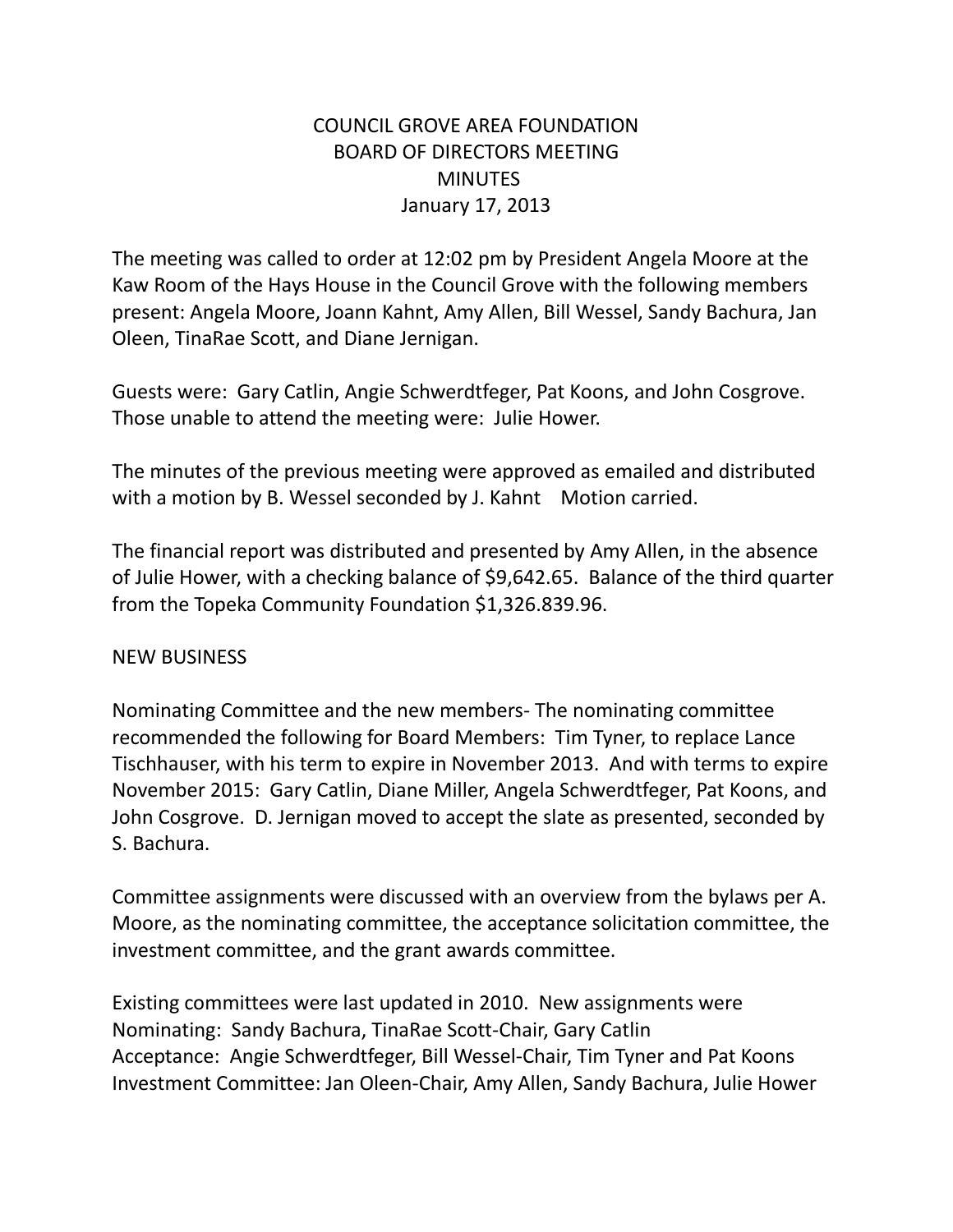Grants and awards Committee: Jan Oleen-Chair, John Cosgrove, Diane Jernigan, Diane Miller, and Joann Kahnt

Election of officers: Jan Oleen moved to retain the current slate of officers, Bill Wessel seconded. Motion carried. President: Angela Moore Vice President: Sandy Bachura Treasurer: Julie Hower Secretary: TinaRae Scott

Goals for 2013-each member was encouraged to express a goal for the year. Some of the goals expressed were:

Silhouettes finished Riverwalk completed Repair and update some of the area historical sites Outreach further to the outlying communities More information and education about the foundation to communities Another sculpture in the area Scan all documents regarding the Foundation into pdf files to be password

protected and accessible by board members

Moore stated that the deadline for the grants being September 1 has been difficult for some teachers in the 417 district, since they must first apply to the USD 417 Enhancement Fund and then apply to the CGAF. Much discussion was held regarding options and opportunities. J. Kahnt moved to change the date to November 1 for the deadline of grant applications, and recommendations to be voted upon by the Board at the November meeting. Seconded by B. Wessel. Motion carried. Moore will contact Kevin to update the website and check on the application to change the deadline.

Term limits: would longer terms be better for AF-Moore once again discussed the potential need to change the length of terms in order to encourage more fluidity and continuity in the organization. There was much discussion. The current bylaws on page 6 under section 2.1 Terms reads: "No person shall succeed himself or herself as Director after serving two (2) full consecutive three (3) year elected terms. This restriction shall not prohibit any member of the original Board of Directors or any person appointed to fill a vacancy on the Board from serving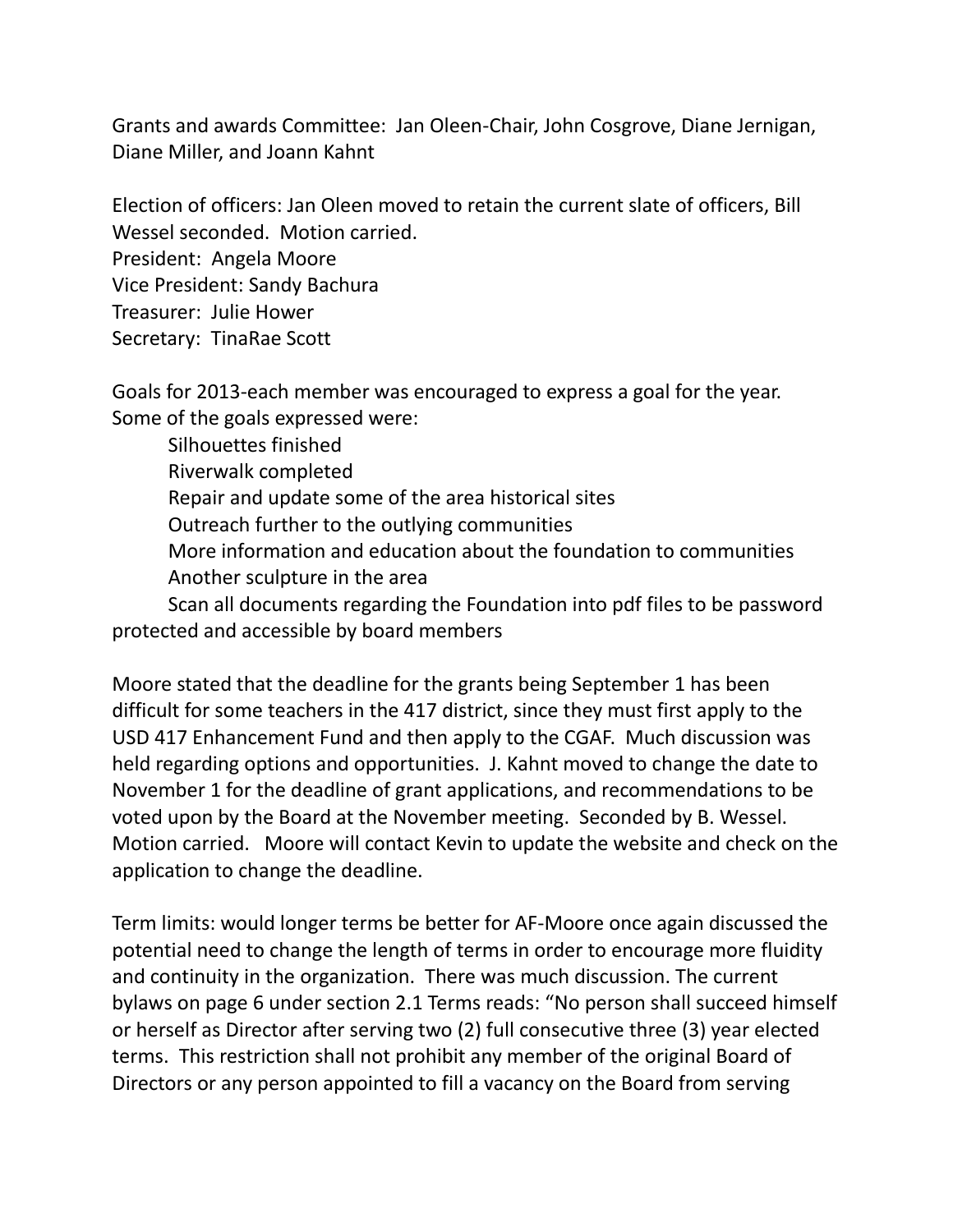more than six (6) year, but no member shall serve more than nine (9) years. After any person has served two (2) consecutive three (3) year elected terms, twelve (12) full months must elapse before such person is again eligible for appointment or election to the Board of Directors."

B. Wessel moved to amend the bylaws: "No person shall succeed himself or herself as Director after serving three (3) full consecutive three (3) year elected terms. This restriction shall not prohibit any member of the original Board of Directors or any person appointed to fill a vacancy on the Board from serving more than nine (9) consecutive years. After any person has served three (3) consecutive three (3) year elected terms, twelve (12) full months must elapse before such person is again eligible for appointment or election to the Board of Directors." Seconded by S. Bachura. Motion carried. Scott will retype pages 5 and 6 of the bylaws and bring those to the next meeting. As time warrants, in order to produce an electronic copy of the bylaws, Scott will create a word document and pdf file of the bylaws.

# OLD BUSINESS

AF Ads-Moore stated that she received a call from someone in Wilsey who noticed Wilsey wasn't mentioned in the ad. She will amend the ad for future use to include that community. A smaller version of the ad will also be presented at the next meeting by Moore for review for future use.

Silhouette update-Moore explained to the new directors where we were with regards to the replacement of the outlying silhouettes this spring by Alexander Artworks.

## ANNOUNCEMENTS

According to Moore, the City of Dwight is creating an economic development committee and we will be investing funds for them, as an umbrella fund, similar to the USD 417 Enhancement Fund. More information will available at the next meeting.

Moore thanked those who joined the Board of Directors today. She will contact Darrel Bryant and Jim Aldrich about attending the March meeting to give new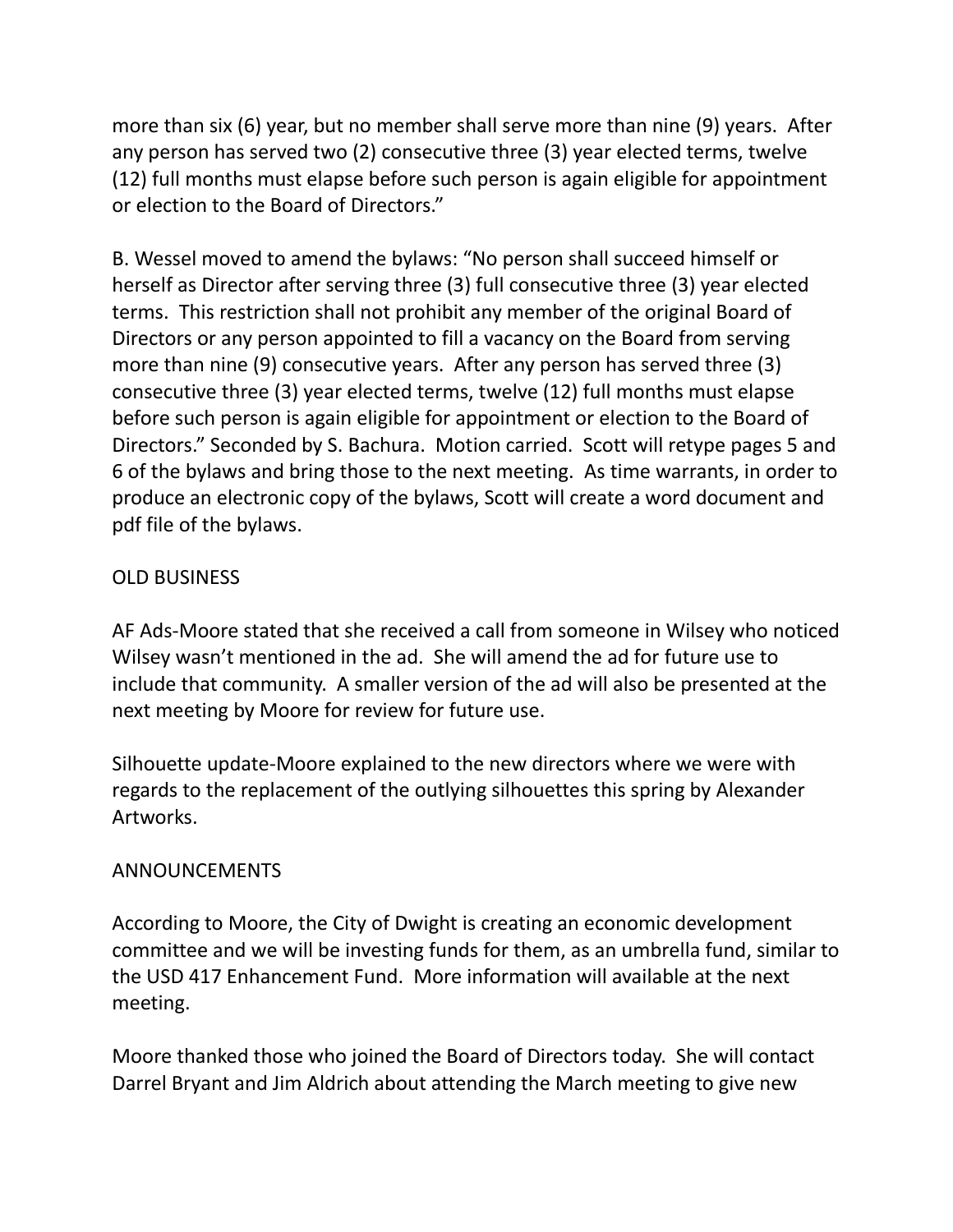board members an overview of the organization.

The next meeting will be held on Thursday, March 21st at noon, at the Hays House. Scott will make the arrangements.

With no further business to discuss, the meeting adjourned at 1:20 pm, with a motion from A. Allen.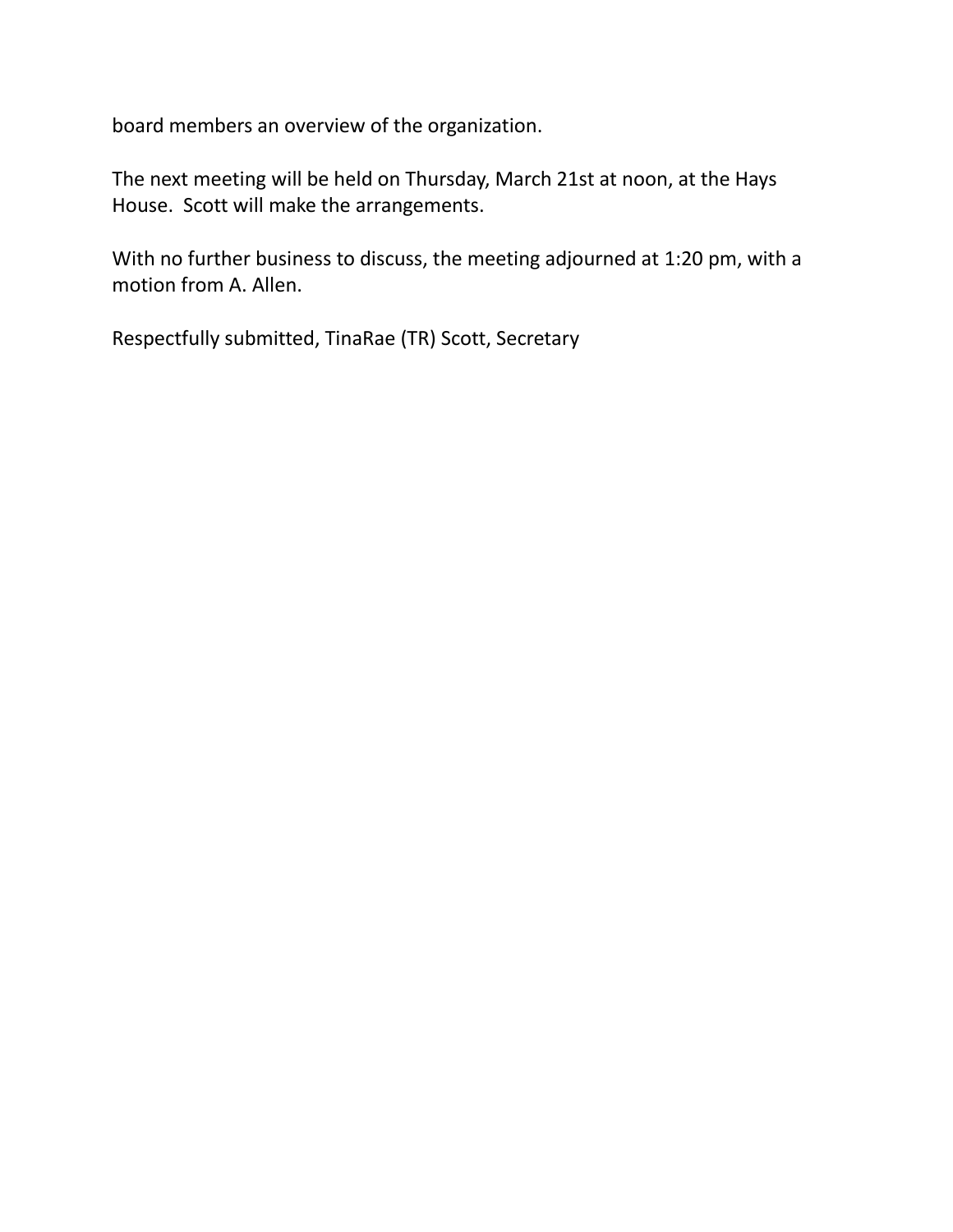# COUNCIL GROVE AREA FOUNDATION BOARD OF DIRECTORS MEETING **MINUTES** March 21, 2013

The meeting was called to order at 12:03 pm by President Angela Moore at the Crystal Room of the Hays House in the Council Grove with the following members present: Angela Moore, Amy Allen, Bill Wessel, Sandy Bachura, TinaRae Scott, Gary Catlin, Angie Schwerdtfeger, Pat Koons, John Cosgrove, Tim Tyner, Diane Miller, Julie Hower, and Diane Jernigan.

Guests were: Bill Dickson and Darrel Bryant, who began the meeting by explaining the purpose of the Council Grove Area Foundation to all members present. There were various levels of donors that were established with the initial meetings of the Board and Mr. Bryant provided that list to Moore for future reference. This also explains the difference in funds. Both Mr. Dickson and Mr. Bryant provided information on the background and initial concept of the CGAF and answered questions from members. They also referenced the current website as having a lot of very valuable information for all members. There was some discussion about the City of Dwight wanting to potentially hold some funds under the CGAF. It was recommended after questioning from Mr. Bryant that the Foundation utilize legal counsel to make certain that all guidelines and parameters are being met. There was also discussion about when the initial members felt that a full-time employee would best be utilized by the Foundation, as should this be based on a monetary amount or a project. This has been discussed many times over the years. Currently we prevail upon members to handle the tasks at hand. The discussion then moved into what amount of funds are distributed annually as based on the ideas created with the first Board, staying at close to 5% since that is also how the other foundations in the area handle their monies. The main difference is that since they are private entities, they are required to do so by law. The CGAF does not fall under such conditions due to tax status. Initial projects of the Foundation were discussed and current lists of the grant records and the board of directors were provided to both Bryant and Dickson.

Those unable to attend the meeting were: Joann Kahnt and Jan Oleen.

The minutes of the previous meeting were approved as emailed and distributed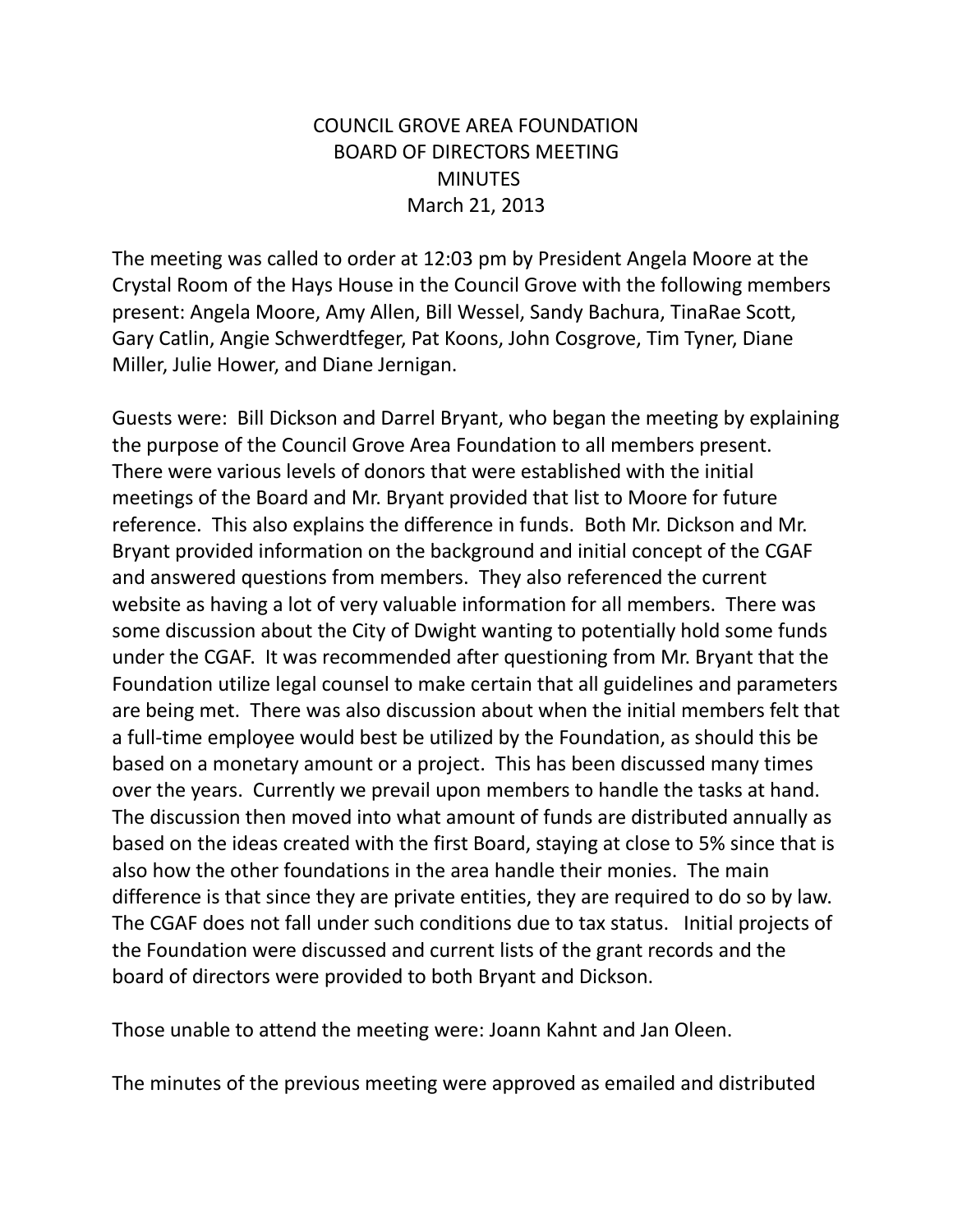with a motion by B. Wessel seconded by A. Schwerdtfeger. Motion carried.

The financial report was discussed by Julie Hower, stating that end of the year reports have not been received from the Topeka Community Foundation. She also stated that she tax documents had been mailed out to last year's donors. There is also a request that the Katie Gant monies be applied towards the Funk Scholarship Committee. Hower will check with those who are on the Funk Scholarship Board as well as with the CGAF Acceptance/Solicitation Committee. A check was cut in the amount of \$12,746.00 for the start of the silhouette project.

## NEW BUSINESS

- Guest speakers Bill Dickson & Darrel Bryant, spoke at the beginning of the meeting regarding the history and ideals behind the Council Grove Area Foundation as an update for all members and as new information for the new members who joined the Board this year. There was discussion that Americus and Herington were not on the original documents, and it was questioned when those communities were added to the Foundation brochures, etc.
- New testimonial AF ads-the ad was emailed prior to the meeting to all members of the Board by President Angela Moore. An ad was ran at the beginning at tax season that had basically the same body as this ad, and after attending a conference, Moore felt that giving a personal story would create more buy-in. She was looking for direction with regards to slimming down the wordy ad from the Board. The  $8\frac{1}{2} \times 11$  copy would have to be the actual size with the information provided so that it remains legible.
- Attorney letters and getting brochures out: schools, towns, alumni, etc. it was discussed that the estate planning letter that went out last year may need to be sent out again this year to keep the CGAF in the minds of those who represent persons wanting to donate money. It was recommended that it go out to all attorneys in Morris County, to estate attorneys in surrounding communities as well as CPA's. Hower will get a copy of the letter to all members for review prior to sending this out.
- Foundation talking points-this document was emailed to all members from Moore and is broken down into categories to strike up a conversation or answer questions from persons interested in the CGAF.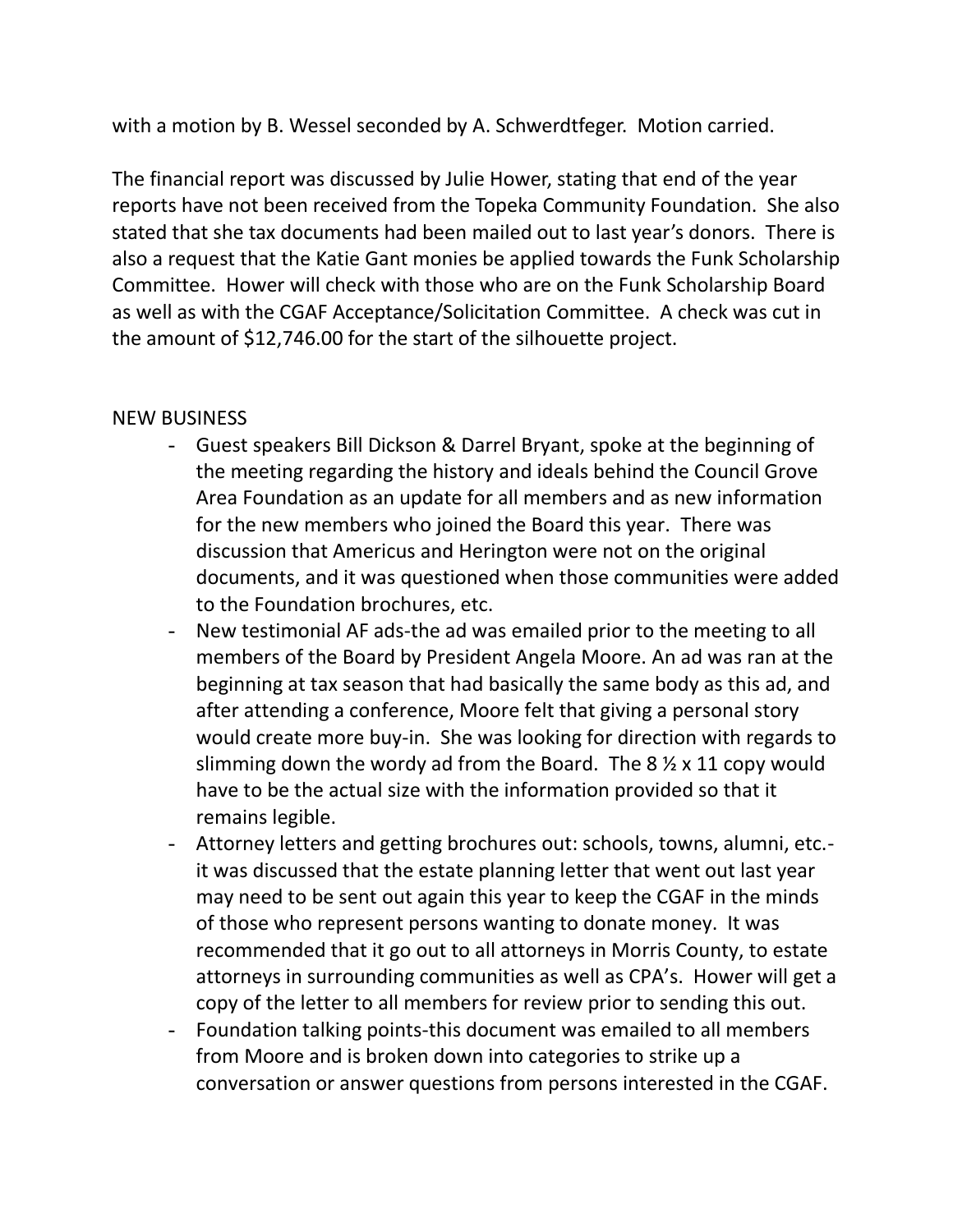- Committee assignments, so what is it I do on this committee? committee assignments were made at the January meeting and emailed to all members at least twice prior to this meeting. Committee assignments are outlined beginning on page 12 of the Bylaws and go through page 14. The Nominating Committee actively seeks new members for the Board. The Acceptance/Solicitation Committee makes recommendations with respect to the policies, standars and criteria to be considered in accepting gifts, including types of gifts, restrictions on gifts, and limitations on the administration of gift property. They also act as a liason with financial institutions holding Foundation property in trust. They are also working to bring in funds and money into the Foundation. The Investment Committee reviews and makes recommendations to the Board regarding the management and/or investment of gifts and donations to, and funds established with the Foundation. The Grants and Awards Committee also makes recommendations to the Board after reviewing all requests for funds and makes recommendations to the Board annually. There was much discussion about the roles of the committees and the actions to be taken by committee members in the future.

In OLD BUSINESS:

- Update on Silohuette project-Moore handed out the estimate that the Board had previously agreed upon from Alexander ArtWorks to new members prior to discussion. The check went to the Community Arts Council and that will be delivered to Alexander ArtWorks. The start of the project is anticipated in April.
- Update on Riverwalk-Hower stated that there was a meeting held earlier this week with KDOT regarding the grant application that was submitted by the Riverwalk Park Committee. Recepients of the grants will be announced at the end of April and early May. The match is \$80,000.00 there is about \$30,000 plus in the current account. So the Riverwalk Park Committee will begin seeking funds shortly should they receive the grant. Hower then gave a brief outline of why the Foundation is involved in this project.
- Grant deadline change: how to get the word out-grants are awarded annually and the Foundation voted to change the deadline to November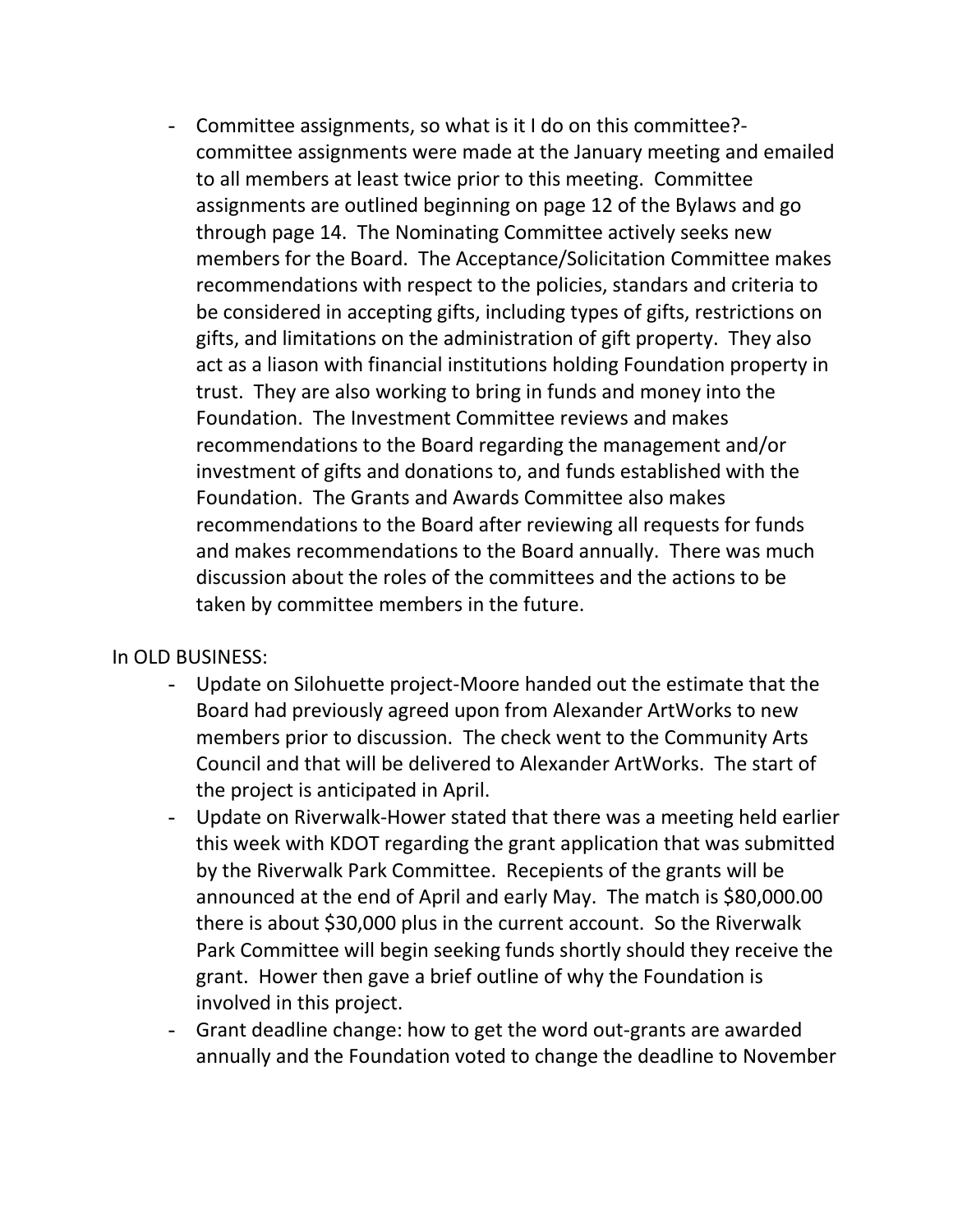1, 2013 at the last meeting. Information will be provided to local media outlets as well as on the website.

- Website update-Kevin, with PrairieFire Solutions, the website administrator has received email updates from both Moore and Scott.
- Bylaws update-Scott is currently working on a revised and electronic copy to hopefully have available for everyone at the May meeting. Each page will be dated, as well as include page numbers to make the document more correct as per parlimentary procedure.
- Moore will continue to forward information received regarding grants from her email.
- Brochures were handed out to members to encourage further public knowledge of the Foundation.

The next meeting will be held on Thursday, May  $16<sup>th</sup>$  at noon, at the Hays House. Scott will make the arrangements.

With no further business to discuss, a motion to adjourn was made by Gary Catlin, seconded by Diane Jernigan. Meeting adjourned at 1:02 pm.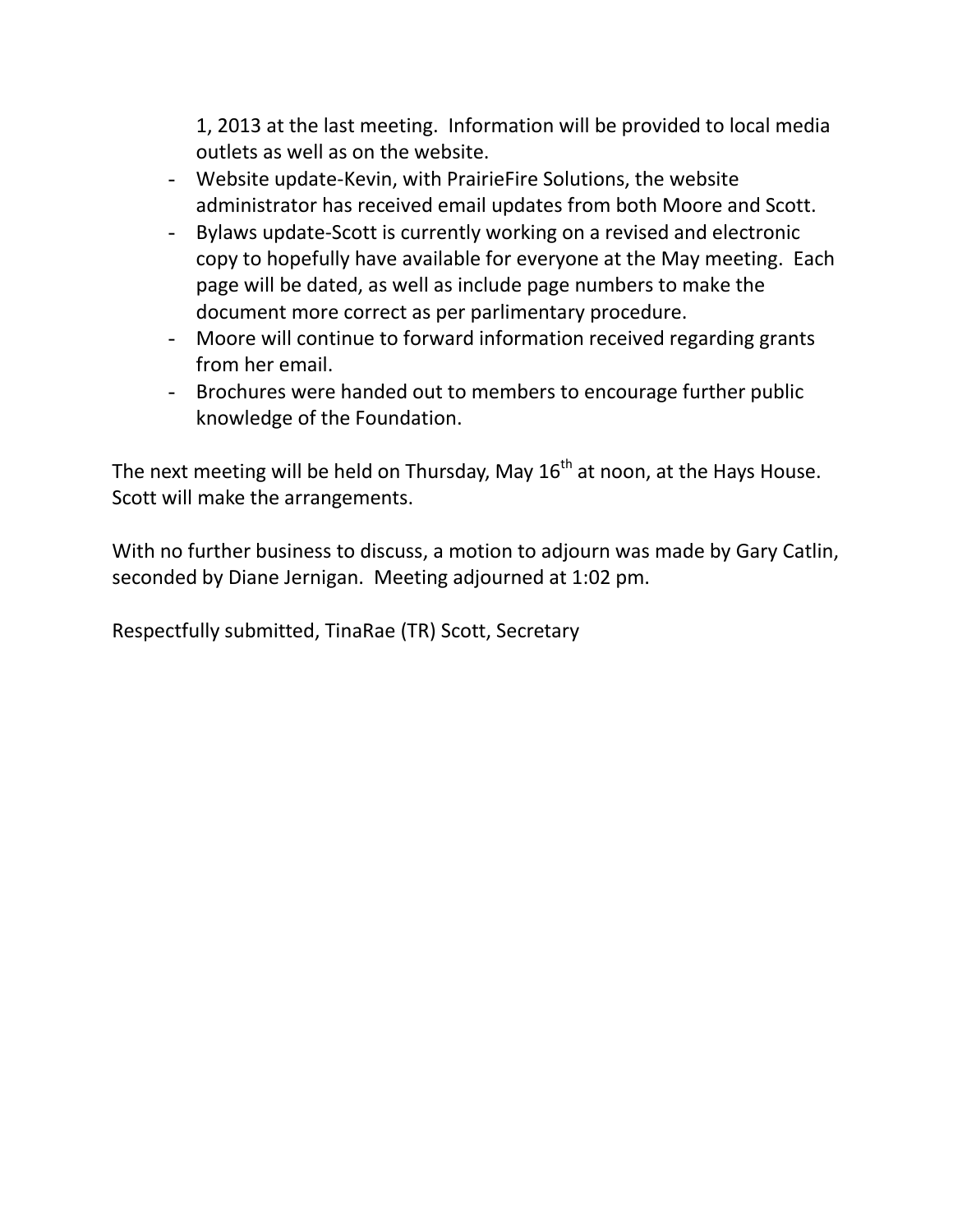## BOARD OF DIRECTORS MEETING **MINUTES** May 16, 2013

The meeting was called to order at 12:04 pm by President Angela Moore at the Kaw Room of the Hays House in the Council Grove with the following members present: Angela Moore, Amy Allen, Bill Wessel, Sandy Bachura, TinaRae Scott, Gary Catlin, Angie Schwerdtfeger, Pat Koons, John Cosgrove, Tim Tyner, Diane Miller, Julie Hower, Diane Jernigan, and Joann Kahnt.

Those unable to attend the meeting were: Jan Oleen.

The minutes of the previous meeting were approved as amended regarding the correction from Amy to Katie Gant with a motion by Gary Catlin seconded by D. Jernigan. Motion carried.

The financial report was presented by Julie Hower, starting with the  $4<sup>th</sup>$  quarter balance in funds from 2012; the fund activity from the Topeka Community Foundation was also discussed with a gain of about 4% through the  $1<sup>st</sup>$  quarter of 2013. Checking balance as of 03.31.13 was \$31,528.01. The Investment Committee may wish to get together regarding how our funds are being directed and whether they would wish to recommend any changes. \$1250.00 bill was presented regarding the 2012 taxes from Aldrich CPA's. Tim Tyner moved to pay the bill with a second from S. Bachura. Motion carried. This document will be available for public viewing at Aldrich's. Amy Allen will look into why the Nystrom Foundation has a negative balance on the information provided from Topeka.

## NEW BUSINESS:

- Changes to bylaws: need to approve changes-Scott stated that the major visible change is adding the word "electronic" where necessary. It was recommended the D. Bryant review some of the wording and determine what is necessary, using the copy provided by D. Miller. It was the consensus that if Bryant could review the document and make any recommendations by the July meeting, the bylaws would be reviewed by the Board at that time.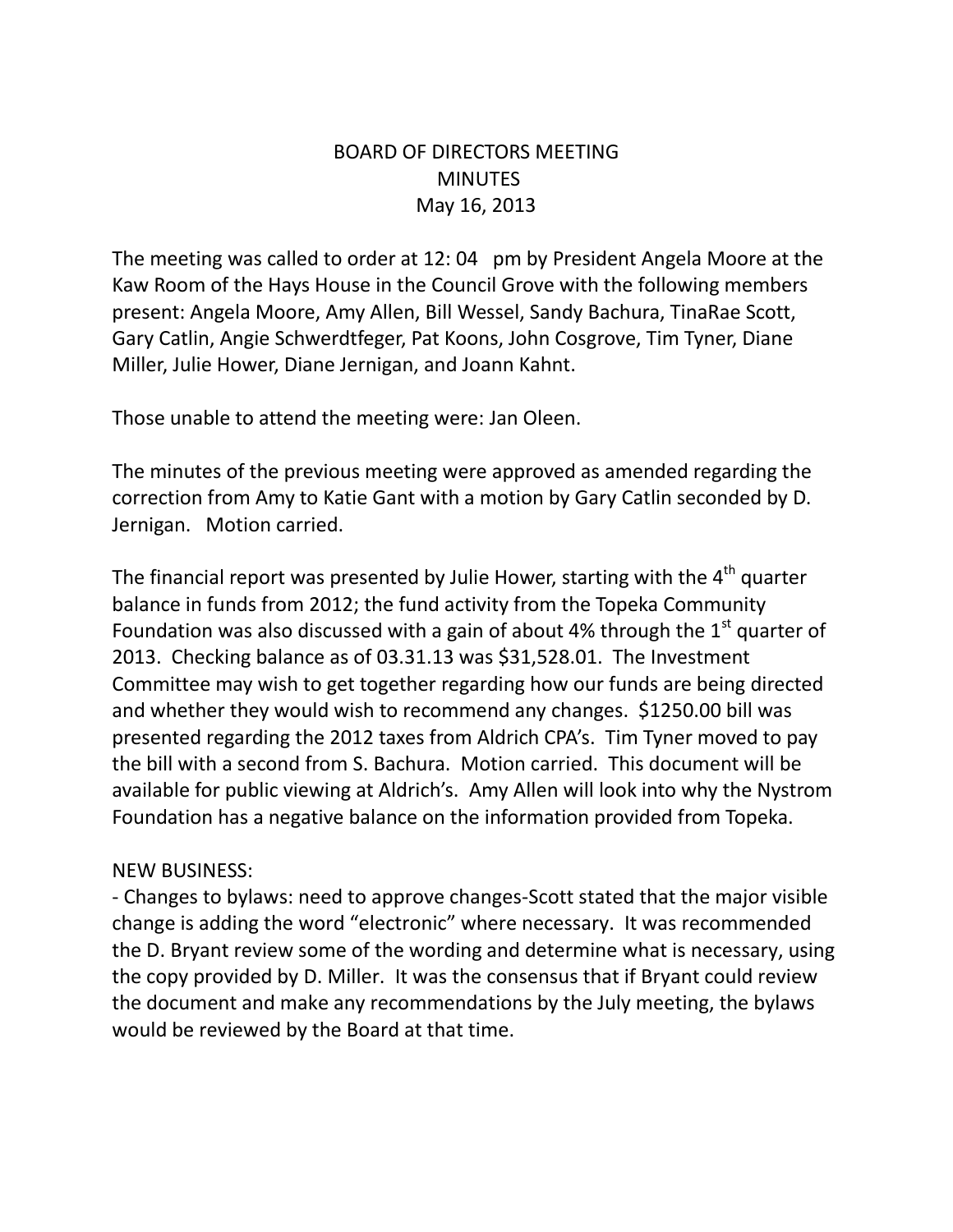- Local Giving Day/Fundraising for specific projects-Moore presented information she obtained from Kansas Area Foundation regarding the National Day of Community Giving. She also provided B. Wessel, chairperson of the Solicitation Committee the handbook regarding the information she had received and recommended that the Solicitation Committee review the information and give some feedback on their thoughts. A. Schwerdtfeger stated that the Solicitation Committee had met and provided a handout to those present regarding their ideas and how they see the CGAF moving forward from their perspective.

- TCT/External Hard drive for AF to house digital files and records-Scott had requested that the Board consider purchasing a 1 T (Tig) external hard drive from TCT for future storage use. Tyner moved and Koons seconded, motion carried for purchase of the hard drive through TCT. Schwerdtfeger will order the device and provide documentation for payment. Schwerdtfeger, Allen and Scott will be able to scan all of the current hard copy documents to the drive as pdf's beginning this summer.

- For new members, explanation of scholarships awarded-just a reminder that distribution of the scholarships are not the responsibility of the CGAF, although the monies are housed through the Foundation.

- Grant application from CGHS baseball team-Hower stated that Joe Buchanan had submitted an application for \$3000.00 for reseeding of the Ben I. Smith baseball outfield. After much discussion regarding whether or not we want to once again look into the adding at least one other time annually when grants would be accepted. Schwerdtfeger moved that the new dates for grants May 1 and November 1 for future grant applications. Tyner seconded. Motion carried. Scott will notify the webmaster to make those changes to the website. There was much considerable discussion regarding the baseball team's request for a grant from the CGAF. Per the current Grant Committee guidelines, it will be considered with the November deadline for the other grants.

#### OLD BUSINESS:

- Silhouettes: presentation of CAC approved designs, update on project-Moore presented the designs from the CAC with regards to the current silhouettes and now the production of those pieces can move forward.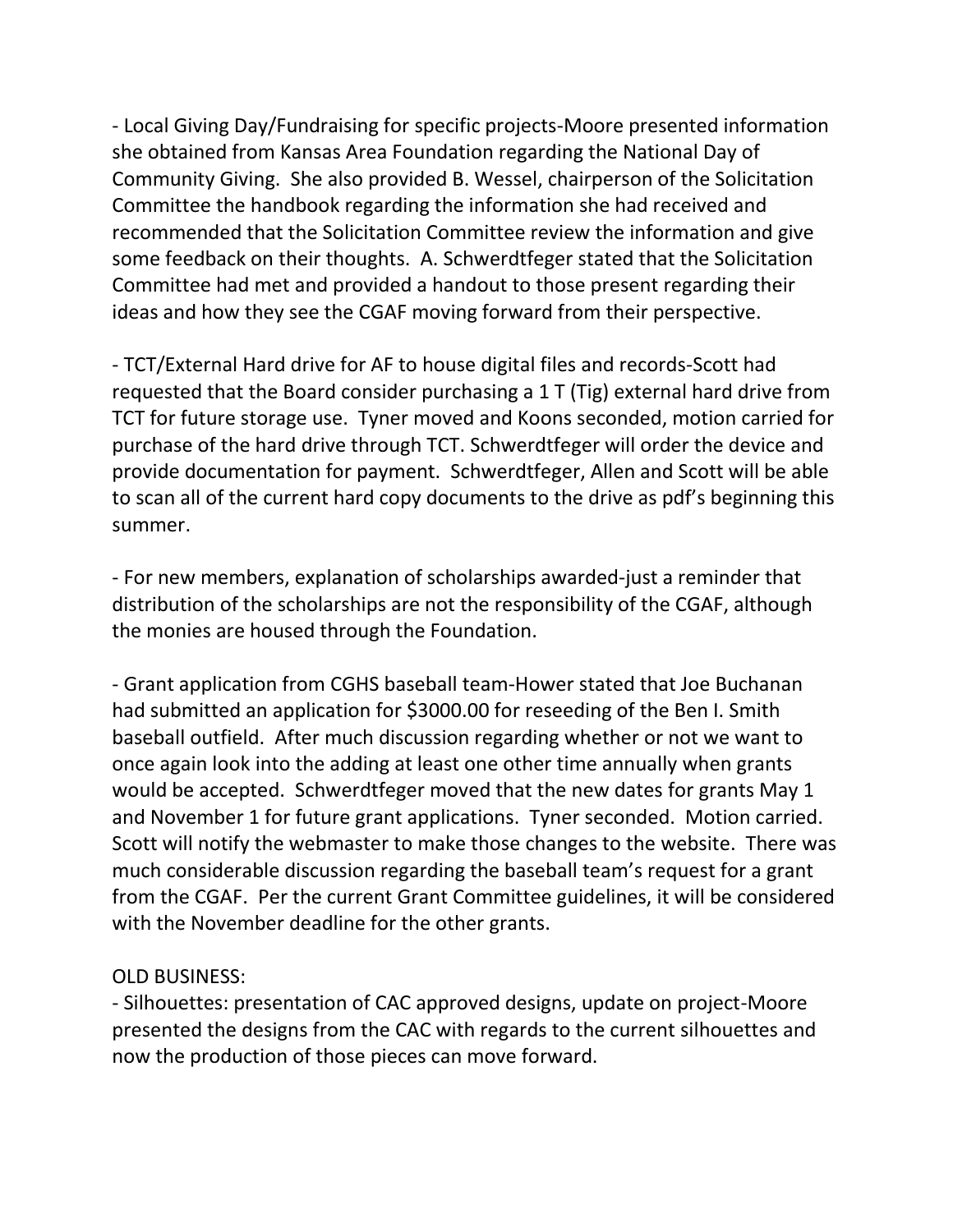- Financial planner and attorney letters-this was provided for a viewing by the Board prior to the meeting via email. Brochures and letters are typically mailed together. They were last sent in November of 2011, so it was determined that they should be mailed again, after review of the list of attorneys by the Board.

- Need to publish grant deadline change to Nov. 1 in the local papers/notify public- Moore will coordinate with the Council Grove Republican and the Prairie Post to get that published.

- Katie Gant Memorial, directed fund, need to vote to accept fund-Jeff Peterson contacted Hower about transferring the monies for the scholarship to the CGAF for housing as we have done in the past with other scholarships. Moved by Tyner and seconded by Catlin. Motion carried. Gabriel Gant will be the one handling all the paperwork. Hower will work with him.

- Scott recommended to those who are on the Board but are in the group who have terms expiring this year, to consider if they wish to remain on the Board or if they wish to move on, to let the Board know at the July meeting so that the Nominating Committee can look into additional potential members.

The next meeting will be held on Thursday, July  $18<sup>th</sup>$  at noon, at the Hays House. Scott will make the arrangements.

With no further business to discuss, a motion to adjourn was made by D. Jernigan seconded by S. Bachura. Meeting adjourned at 1:05 pm.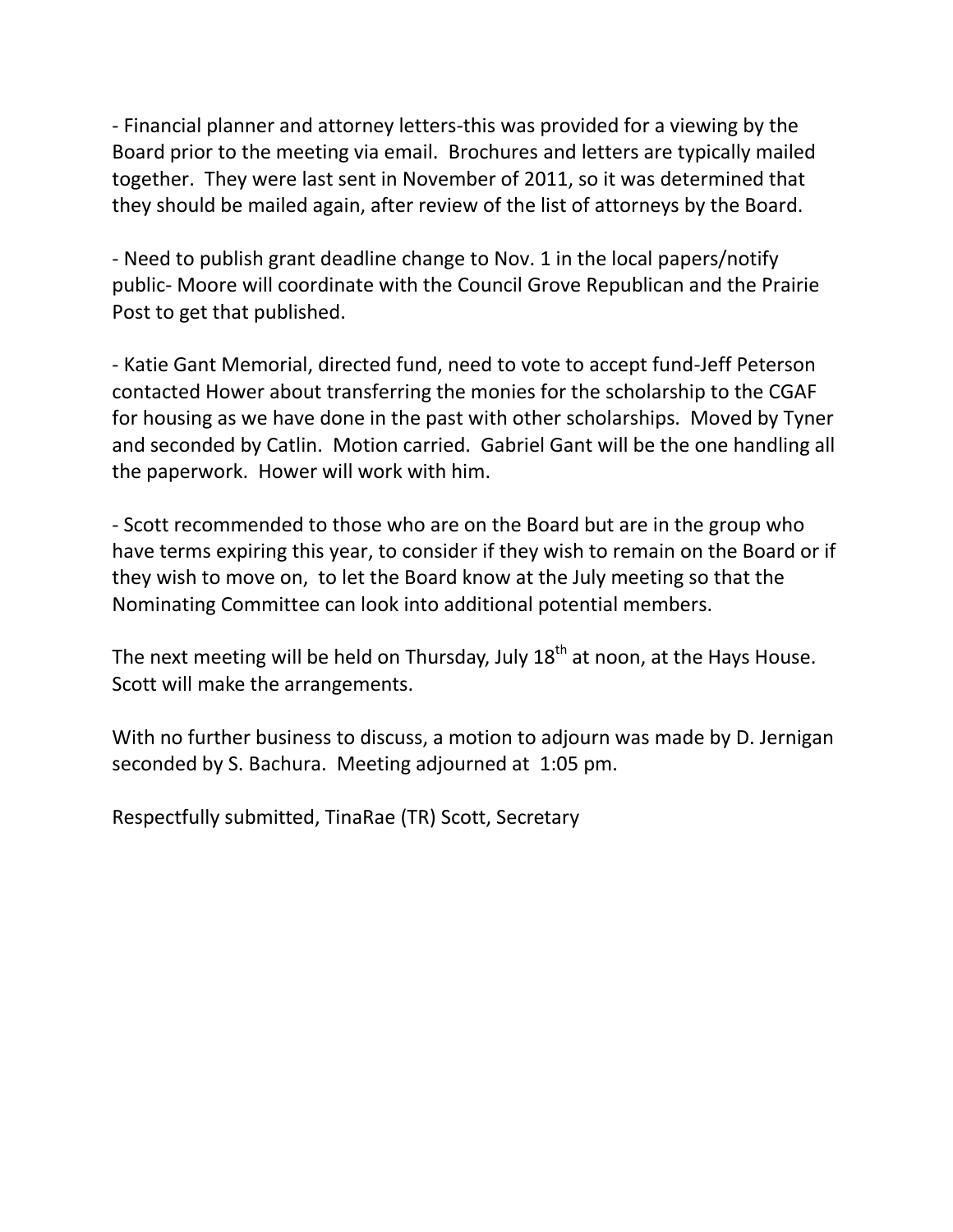## BOARD OF DIRECTORS MEETING **MINUTES** July 18, 2013

The meeting was called to order at 12:04 pm by Vice-President Sandy Bachura in the absence of President Angela Moore in the Crystal Room of the Hays House in the Council Grove with the following members present: Amy Allen, Bill Wessel, Sandy Bachura, TinaRae Scott, Gary Catlin, Pat Koons, Tim Tyner, Diane Miller, Julie Hower, Diane Jernigan, Jan Oleen, and Joann Kahnt.

Special guest present was Daryl Finch, CGHS Biology instructor.

Those unable to attend the meeting were: Angela Moore, Angie Schwerdtfeger, and John Cosgrove.

The minutes of the previous meeting were approved as emailed with a motion by B. Wessel seconded by D. Jernigan. Motion carried.

The financial report was presented by Julie Hower with a balance of \$1,365,730.03 in Topeka through the first quarter and \$17,484.27 as a checking account balance through June 30, 2013. A motion to approve the treasurer's report was made by G. Catlin with a second by Scott. Motion carried.

## NEW BUSINESS

-OWLS project potential for helping complete Seth Hays home landscaping program by Daryl Finch. Daryl spoke on behalf of USD 417 and the next generation science standards pertaining to the garden located behind the CGHS and also how they plan to improve courtyard at the CGES/MS building. The garden is providing goods to the Morris County Senior Citizens Center and 40% of proceeds from the Farmers Market is going to Care and Share with 60% going back into the garden. He recently attended a program in Hesston at the abortorium for further education. Outdoor Wildlife Learning Site (OWLS) is a \$2500.00 grant that he has applied for with regards to providing resources for the projects he is considering on the school grounds. \$500.00 in kind is required from a local source while \$2000.00 will come from Wildlife and Parks. Daryl spoke with interest about taking on the Seth Hays Home project that was previously voted upon in March of 2012 by the CGAF, pertaining to utlizing native species and the plan set forth by Master Landscape as approved previously. Scott provided the Board with the information from that meeting with regards to the Seth Hays Home and how that project could move forward since it has stalled. The minutes from 2012 state, "Diane Bolton presented two proposals from Jill Dupler/Master Landscaping for the Seth Hays landscaping project. After discussion, Diane Jernigan made a motion to accept Option #1, due to less maintenance and lower cost. Amy seconded the motion and it carried. The bill will be paid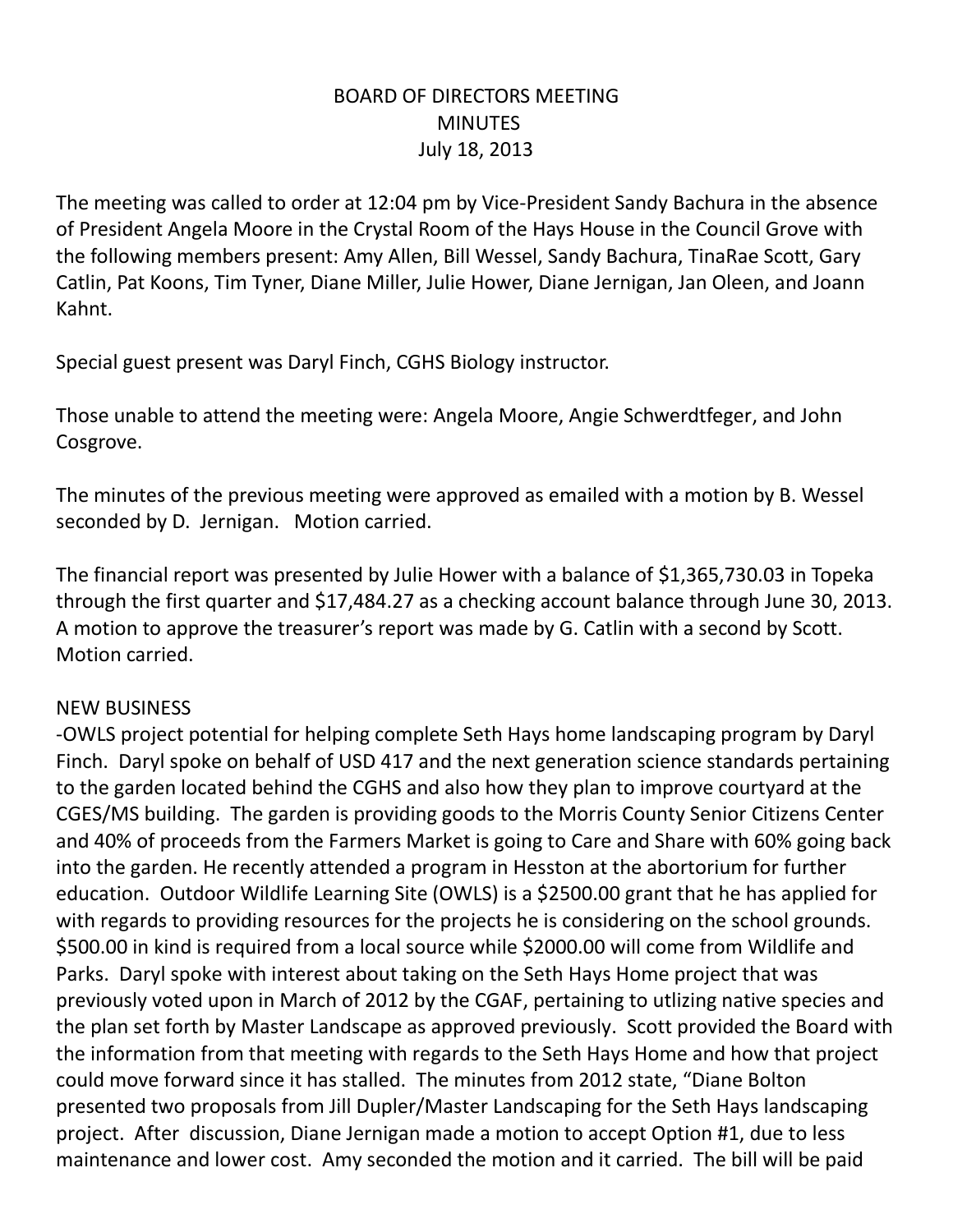from the Schultz fund. Diane Bolton voluteered to water and care for the plants." Since no action had been taken to move forward in over 16 months, Tyner moved and Koons seconded to allow Daryl Finch to tie in the landscaping the OWLS project to move forward with the original plan. Motion carried. Finch stated that labor and maintenance will be included and they will utilize the funds previously allocated to Master Landscaping for aquiring plantings. Scott will serve as a contact for Finch on this project.

#### OLD BUSINESS

-Bylaws-Diane Miller/Daryl Bryant were to have met regarding her questions and her concerns after Scott emailed an electronic version to Bryant in June. Per the minutes of the May meeting: Changes to bylaws: need to approve changes-Scott stated that the major visible change is adding the word "electronic" where necessary. It was recommended the D. Bryant review some of the wording and determine what is necessary, using the copy provided by D. Miller. It was the consensus that if Bryant could review the document and make any recommendations by the July meeting, the bylaws would be reviewed by the Board at that time. Miller and Bryant met and discussed the intention of the Foundation as it pertains to the Bylaws. The Board of Directors makes up the Corporation Members and should hold its election of Directors at the November meeting. The 10% number for a quorum is in place so that should numbers ever increase, you want to have enough people present to hold the meetings and take actions. There was also clarification of the membership certificates and how those pertain to selling memberships and lifetime memberships. It was Bryant's recommendation to remove the red inserted "electronic" and have him put a separate article in at the end of the document regarding all technology such as emails, faxes and phone conferencing. Hower moved we ask Daryl Bryant to draw up the article regarding the draft of the new article for the next meeting pertaining to the electronic/technology additions. Tyner seconded and motion passed. Miller will contact Bryant to move forward with this so that copies are available for the September meeting for review.

-TCT/External Hard drive for AF to house digital files and records-Schwerdtfeger was to order the device and provide documentation for payment; the device is in and available for pickup at the TCT Solutions Center this week. As stated previously Schwerdtfeger, Allen and Scott will be able to scan all of the current hard copy documents to the drive as pdf's beginning this summer.

-Nominations that expire November of 2013 include: **Jan Oleen**; Carolyn Nelson-Peterson (resigned)/**Amy Allen**; **Sandy Bachura**; Dee Gieswein (took term above)/**Joann Kahnt**; Lance Tischhauser (resigned)/**Tim Tyner**. All have agreed to remain on the Board for another term with Oleen making his final decision prior to the September meeting.

-Tyner spoke with regards to having a fund manager look into managing our funds in an effort to potentially separate from the Topeka Foundation so that we can increase our interest on our funds from a mere 4%. There was much discussion about other options to increase the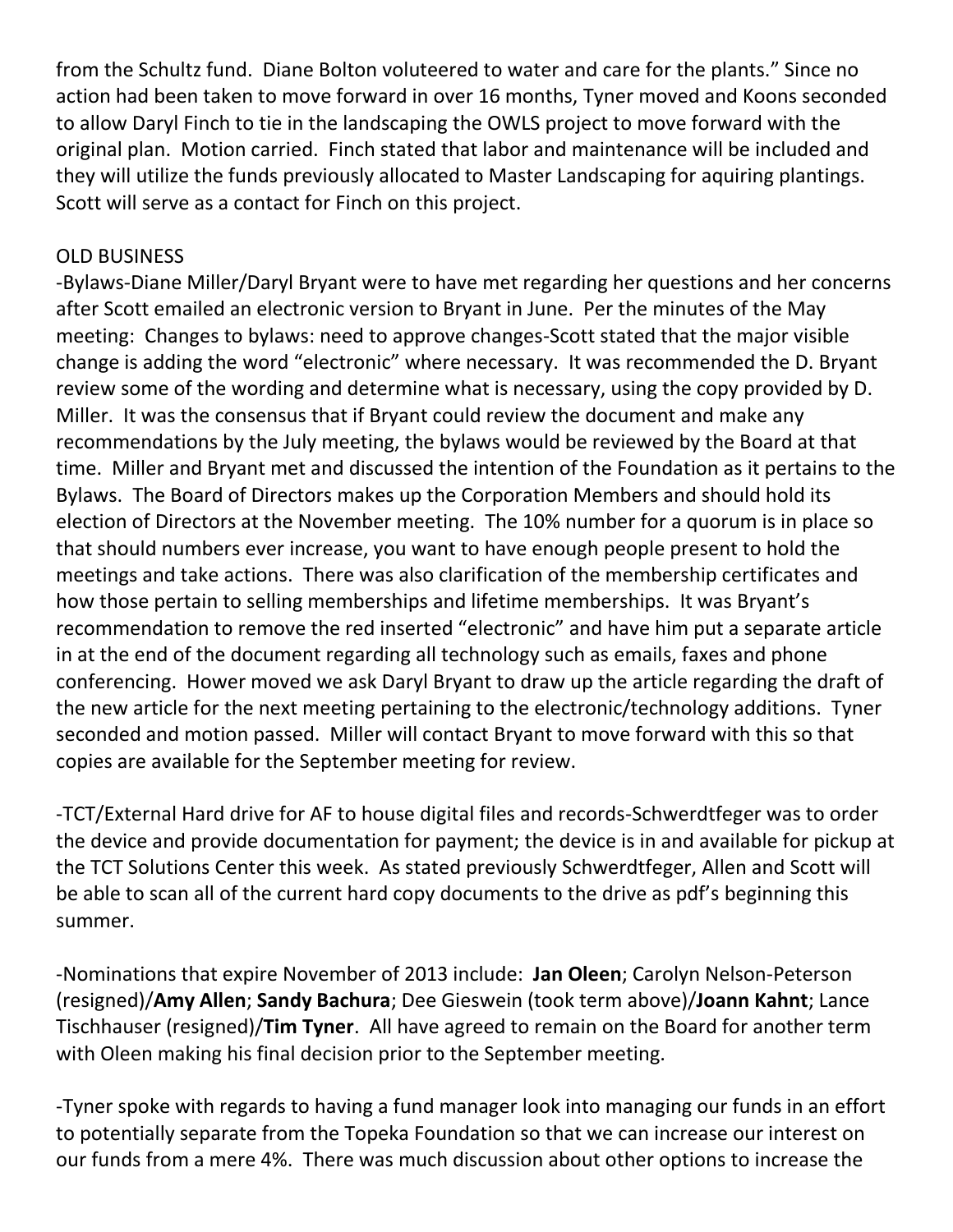profits. Hower moved that someone from G-Trust speak at the September meeting, with a second by Oleen. Motion carried. Tyner will provide contact information.

-Hower distributed Thank You notes that we have received from our grant recipients for view by the Board.

The next meeting will be held on Thursday, September 19<sup>th</sup> at noon, at the Hays House. Scott will make the arrangements for the Crystal Room, as all members present agreed to the change in the setting. All documents from Scott as well as the meal will be handled more than one week prior to the next meeting as Scott will be in California in September and unable to attend the meeting, thus a member of the Board will need to take the minutes of the meeting.

With no further business to discuss, meeting adjourned at 12:47 pm.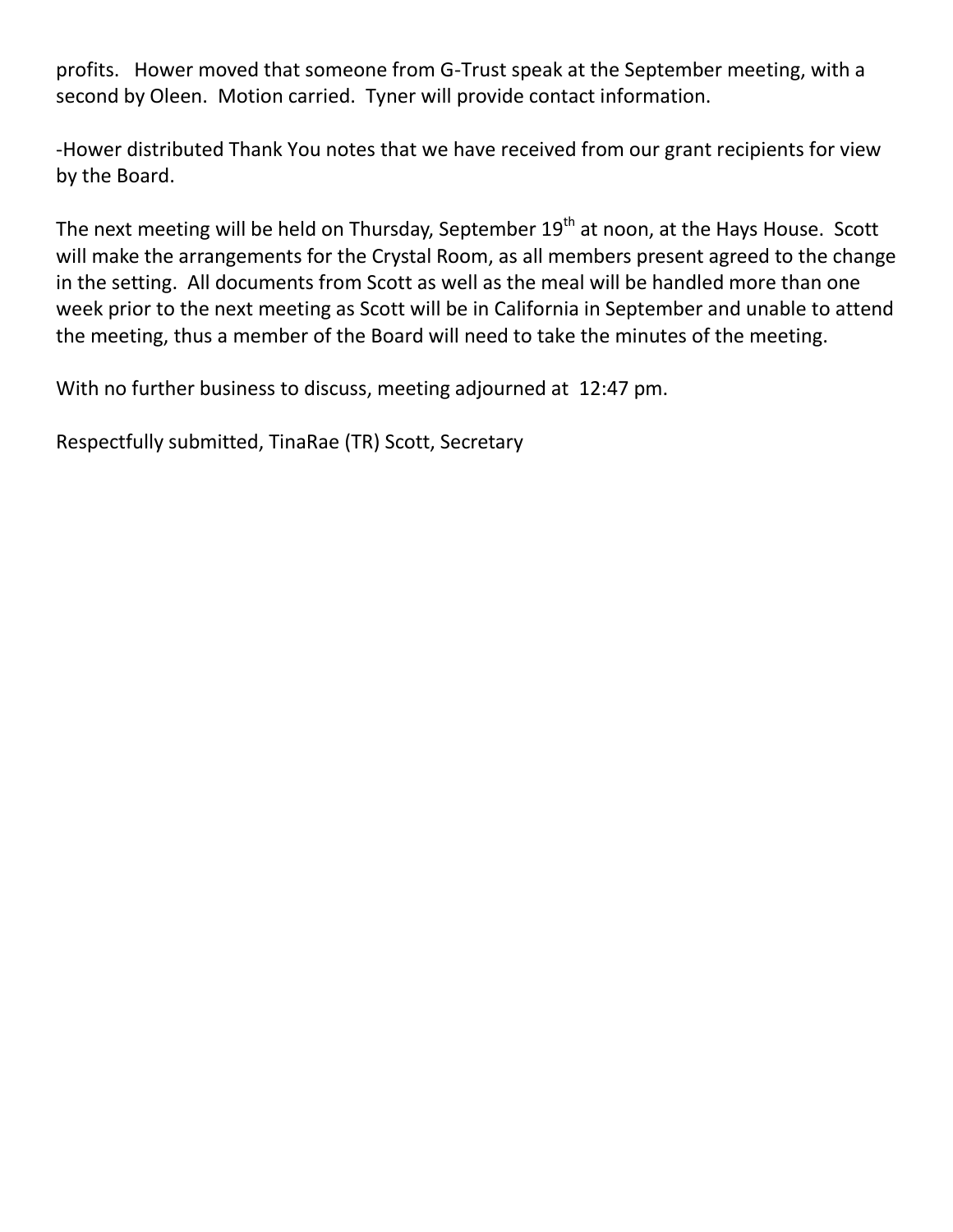#### **Council Grove Area Foundation Minutes September 19th, 2013 Meeting**

Present: Angela Moore, Jan Oleen, Julie Hower, Amy Allen, Sandy Bachura, Diane Miller, Joann Kahnt, Angie Schwerdtfeger, Gary Catlin, Pat Koons, Diane Jernigan

Meeting Called to Order by Angela at 12:05

Minutes of previous meeting – Moved by Catlin, Seconded by Oleen, Approved

Financial Stmt – End of Second Qtr Report reviewed. Now have funds from the Katie Gant fund moved over, will be on report next time.

KACF Conference – coming up with who wants to go, Angela talked about how she went last year, it is Oct 7-8, link to sign up in e-mail it is Oct 7-8, in Wichita, KS

Report of Financial Committee – met with G-Trust, Meeting with Manhattan Area Foundation next week.

Solicitation Committee- nothing to report

Give Local America – explanation, marketing tool with matching funding. Angela showed a power point of how it works.

Can go in with Manhattan Area foundation and have our own page. Do we have a project we want to do and market around? What is the money going Towards? – Tabled till next meeting to clarify funds collection and fees.

Old Business-

Proposed edition to the by laws presented by Diane Miller, review before next meeting to vote on.

New Grant Deadlines have been published and updated on web-site, not done on application yet.

Move and Adjourned by Sandy/Angela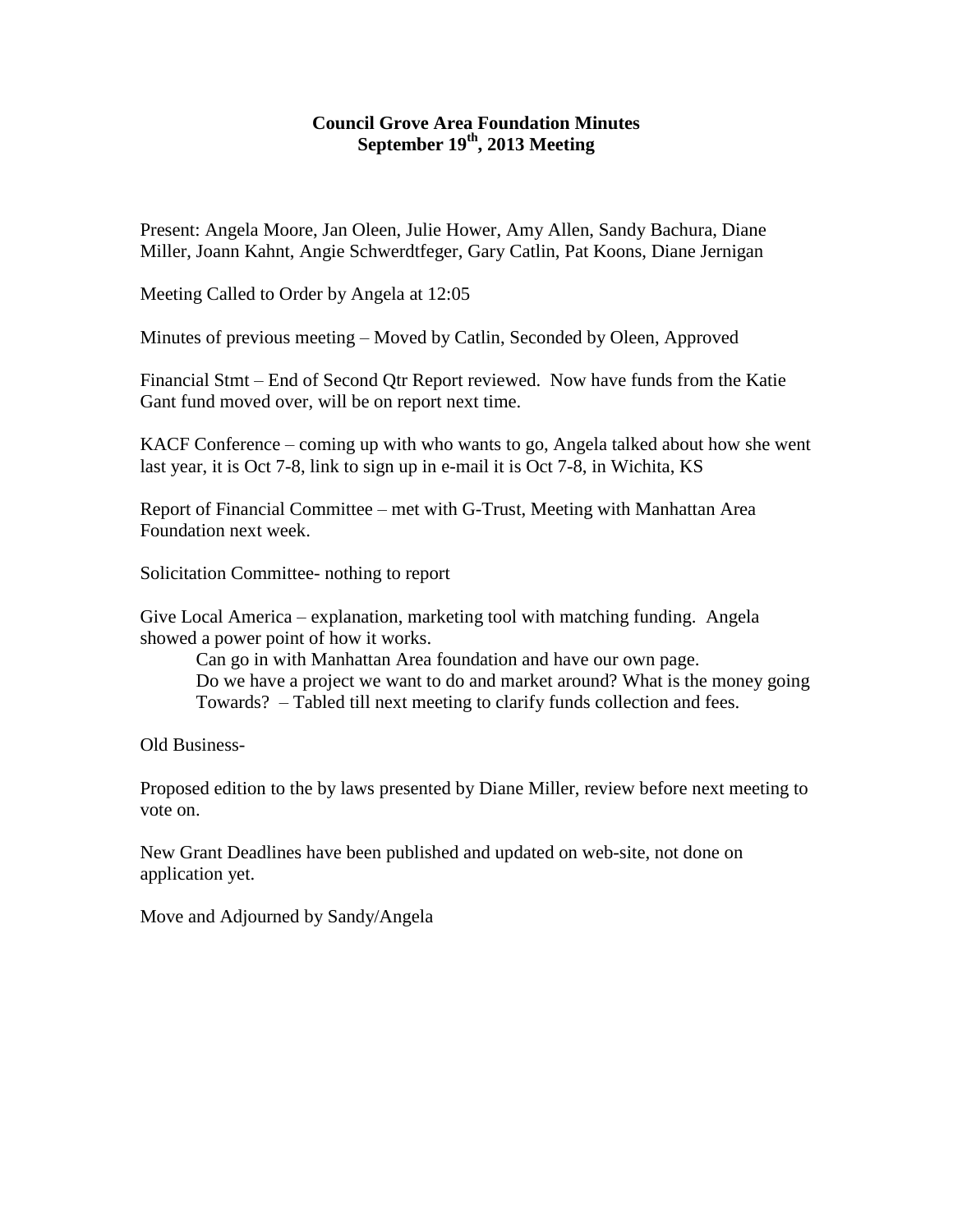## COUNCIL GROVE AREA FOUNDATION BOARD OF DIRECTORS MEETING **MINUTES** November 21, 2013

The meeting was called to order at 12:04 pm by President Angela Moore in the Crystal Room of the Hays House in the Council Grove with the following members present: Amy Allen, Bill Wessel, Sandy Bachura, TinaRae Scott, Pat Koons, Diane Miller, Tim Tyner, Julie Hower, Diane Jernigan, Jan Oleen, Angela Moore, Angie Schwerdtfeger, John Cosgrove and Joann Kahnt.

Those unable to attend the meeting were: Gary Catlin.

The minutes of the previous meeting were approved with a motion by Amy Allen seconded by Joann Kahnt. Motion carried.

The financial report was presented by Julie Hower with a balance of \$1,448,795.83 and has a checking account balance of \$31,513.35 through September 30, 2013. A motion to approve the treasurer's report was made by Diane Jernigan with a second by Scott. Motion carried. Hower also reported that the Nystrom Foundation gave money to hold in the amount of \$6,100.00 for stairs at the half way point of the Riverwalk Development. These monies will begin to come out of the CGAF as the bills begin to come in for the Riverwalk Project. The Veal Foundation Trustees decided to move \$10,255.00 to the CGAF due to the Veal's no longer having any beneficiaries.

## NEW BUSINESS

- Schwerdtfeger reported on her recent trip to the KACF Conference in October & also on the request to answer some questions regarding the Give Local America iinformation-yes to the charging of the credit card fees; no you can not accept funds in advance but can get pledges; \$0.25 on the dollar was the match. This event is not set to launch until spring (May  $6<sup>th</sup>$ ) but need a lead time to get materials ready.

- Decision on Give Local America day of giving here-there was much discussion on whether or not the board should move ahead with this project again. Diane Jernigan moved to table this event, seconded by Schwedtfeger. Motion carried.

- KACF Membership-Moore received the email to renew the membership for \$300.00 for the year due to the increase in funds. Schwerdtfeger moved, Allen seconded. Motion carried.

- Request to CGAF Schultz Fund-Hower reported that the Riverwalk Committee is almost finished with Phase 1 of the project, Phase 2 is to build a permanent ampitheater near the Girl Scout Cabin. Hower has a letter from Sharon Haun stating the request. Hower reinterated the information from the Schultz Fund and its purposes. There was much discussion about the utilization of the funds. It was the concensus that this is available for consideration.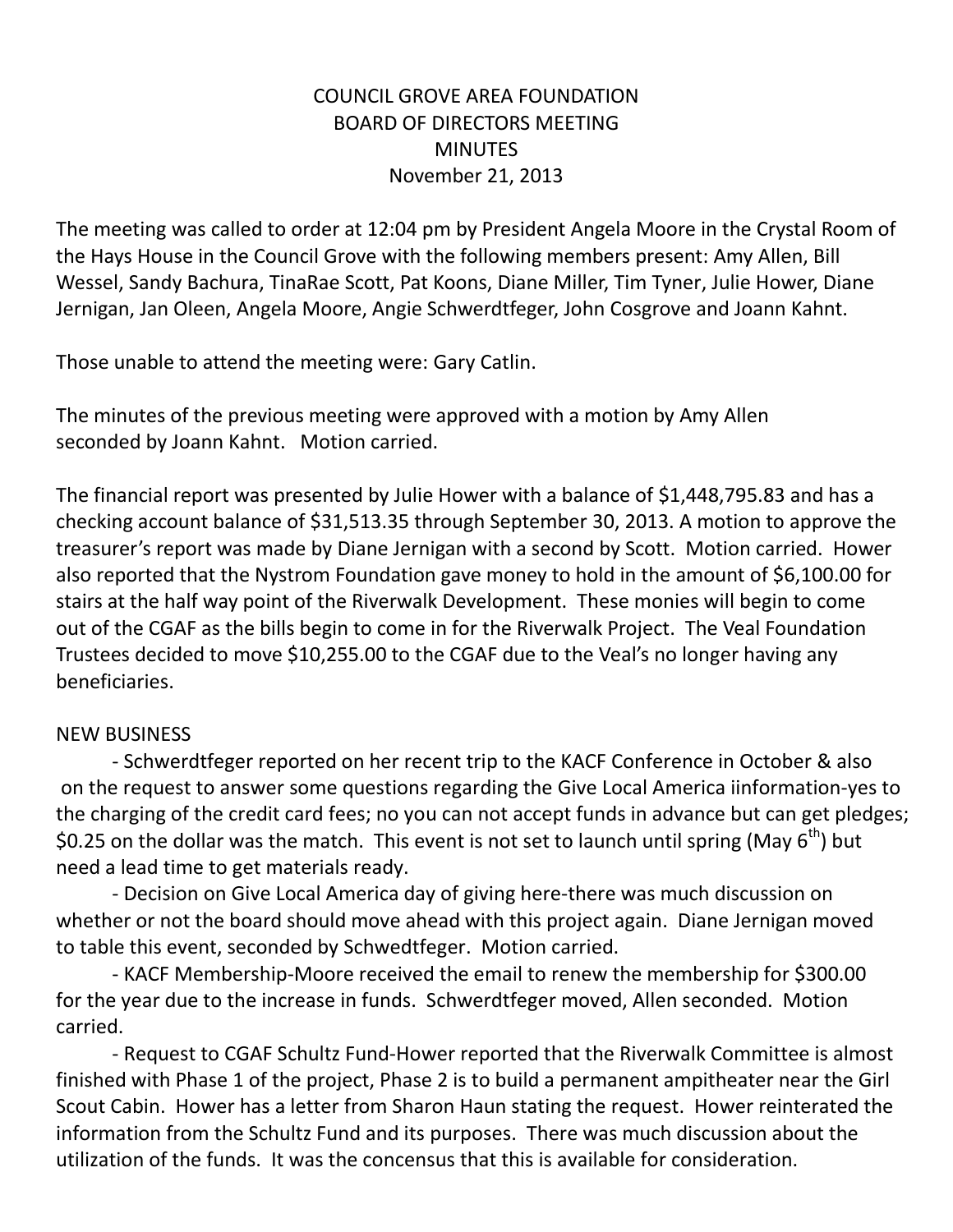-Request from city of CG to get Nystrom funds for Riverwalk-Hower provided information that due to the first Phase being completed, funds are now necessary to move forward with distributing the monies available as bills are presented. Schwerdtfeger moved and Tyner seconded. Motion carries.

- Investment Committee report on moving CGAF assets: meetings with Greater Manhattan Community Foundation, Russell Funds and GTrust-Oleen and Bachura reported that the Investment Committee met with each group and determined that they felt we would be giving up too much control of the CGAF to the Manhattan Community Foundation as well as our own status; the Russell Funds group was recommended by Jim Aldrich and the presentation was very well perceived. The costs were also lower than the those offered by others at ½% based on the way it was paid. Scott moved to accept the recommendation of the Investment Committee to the Russell Funds group. Oleen seconded. Motion carried. Hower and the Investment Committee will work to make this happen and get funds transferred.

- Grant Committee – Nov. 1 deadline grant recipients-recommendations from the committee are:

| Ag Heritage Park, Inc                          | \$1000.00 |
|------------------------------------------------|-----------|
| Anti Drug Task Force                           | 1500.00   |
| <b>Boy Scout Troop 65</b>                      | 7000.00   |
| <b>Business &amp; Professional Promoters</b>   | 500.00    |
| <b>City of Council Grove</b>                   | 0.00      |
| <b>CGHS Baseball</b>                           | 3000.00   |
| <b>CGES Special Ed</b>                         | 2000.00   |
| CGES $2^{nd}$ grade                            | 1000.00   |
| <b>CG Life Center</b>                          | 6750.00   |
| <b>CG Youth Center Inc</b>                     | 1000.00   |
| <b>Dwight Community Development Corp</b>       | 4000.00   |
| <b>Flint Hills Discovery Center Foundation</b> | 0.00      |
| Leadership Morris County                       | 1500.00   |
| <b>Mental Health Center of East Central KS</b> | 500.00    |
| <b>Morris Co Hospital Foundation</b>           | 20000.00  |
| Prairie Heights Elem & Middle School           | 3000.00   |
| <b>Riverwalk Master Plan Committee</b>         | 3000.00   |
| White City School-4 <sup>th</sup> Grade        | 500.00    |
| White City School-Kindergarten                 | 3300.00   |
| <b>White City School-Music</b>                 | 350.00    |
| White City School-Accelerated Reader           | 1604.00   |

#### Grand total of \$61,504.00

Koons moved and Tyner seconded we accept the grants as proposed. Motion carried. Scott will get the information to the area papers; Oleen and Hower will get letters out to the receipients; and the Grant Committee will get photos and presentations handled. It was recommended to purchase a large check for photo opts. Hower presented a bill for postage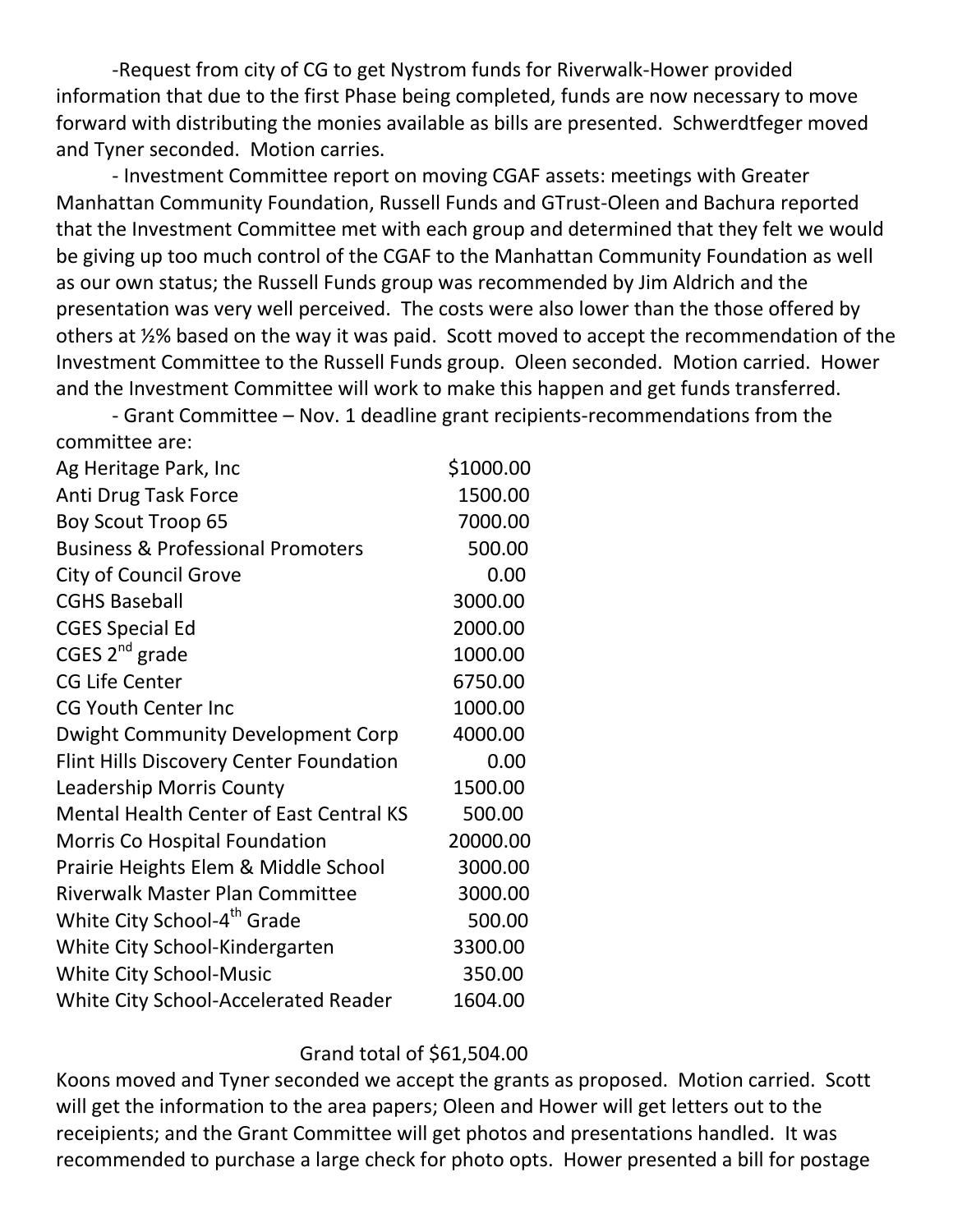for packets. Kahnt moved and Bachura seconded to pay Hower for the postage. Motion carried.

#### OLD BUSINESS

- CGAF ad-Moore ran the ad in the Republican recently

- Bylaws change-Article 14…notice given electronically…was reported on by D. Miller as presented at the last meeting on recommendation from Darrel Bryant. The article reads: **COUNCIL GROVE AREA FOUNDATION PROPOSED ADDITION TO BYLAWS**

## **ARTICLE XIV. NOTICE**

Any notice required to be given, pursuant to Article II.MEMBERS, Section 5, Notice of Meeting or Article III, BOARD OF DIRECTORS, Section 5. Notice, shall be given in writing or by form of electronic transmission consented to by the Members or Directors to whom the notice is given. Any such consent shall be revocable by the Member or Director by written notice to the Corporation. Any such consent shall be deemed revoked if: (1) the Corporation is unable to deliver by electronic transmission two consecutive notices given by the Corporation in accordance with such consent; and (2) such inability becomes known to the secretary of the Corporation or other person responsible for giving the notice. The inadvertent failure to treat such inability as a revocation shall not invalidate any meeting or other action. Notice shall be deemed given: (1) if by facsimile telecommunication, when directed to a number at which the Member or Director consented to receive notice; (2) if by electronic mail, when directed to an electronic mail address at which the Member or Director has consented to receive notice. An Affidavit of the Secretary or other agent of the Corporation that the notice has been given by form of electronic transmission, in the absence of fraud, shall be prima facie evidence of the facts stated therein. For purposes of this paragraph, "electronic transmission" means any form of communication, not directly involving the physical transmission of paper, that creates a record that may be retained, retrieved and reviewed by a recipient thereof, and that may be directly reproduced in paper form by such a recipient through an automatic process.

Schwerdtfeger moved to accept the article as presented, Tyner seconded. Motion carried.

- Year end review of goals for 2013

 (goals stated by board members are the list below) How many did we achieve? WHAT YOU HAD TO SAY 2013: Your ideas for AF in the new year.

KEY:  $\Rightarrow$  Talked about it  $\bigtriangledown$  Decided against  $\circlearrowleft$  Working on it  $\blacktriangle$  Action taken I would like to see Area Foundation:

- A Repair the metal silohuettes around Council Grove (Schultz Fund project)
- Help complete the Riverwalk project
- $\Rightarrow$  Historical site repair
- $\Rightarrow$  Focus on education and health issues
- **▲** Continue outreach to smaller communities
- ▲ Continue to tell Area Foundation's story to the communities we serve
- $\Rightarrow$  Get fund descriptions in pdf online format

Continue our marketing, keep the website up-to-date, and get brochures out to lawyers, estate planners and insurance agents.

- Thinking about the future. Discussion of a part-time or full-time executive